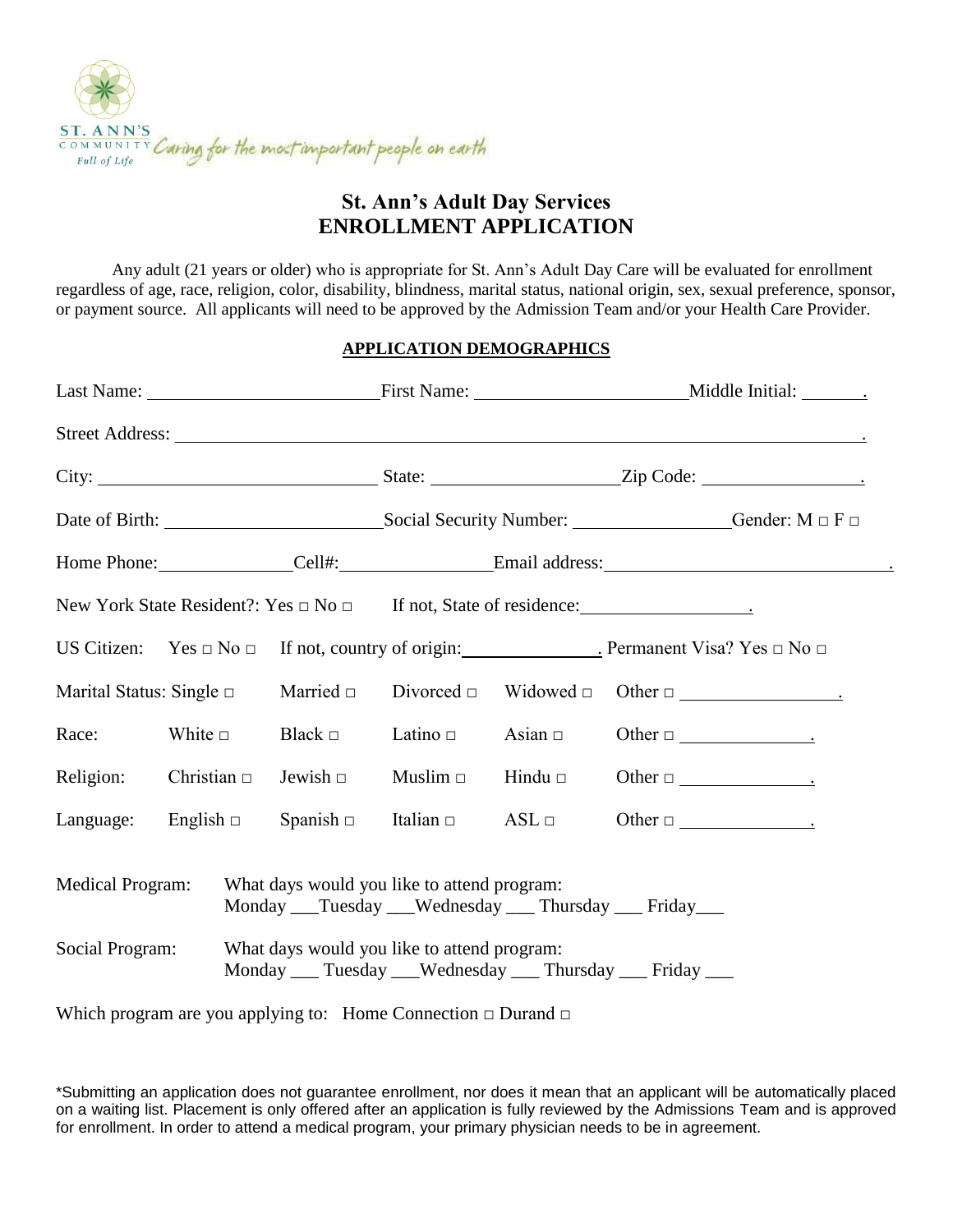

|                           | PERSONS TO NOTIFY IN CASE OF AN EMERGENCY |                          |      |  |
|---------------------------|-------------------------------------------|--------------------------|------|--|
| PRIMARY CONTACT:          | Power of Attorney                         | <b>Health Care Proxy</b> |      |  |
| Name:                     |                                           | Relationship:            |      |  |
| Address:                  | City:                                     | State:                   | Zip: |  |
| Home Phone:               | Work Phone:                               | Cell Phone:              |      |  |
|                           |                                           |                          |      |  |
| <b>SECONDARY CONTACT:</b> | Power of Attorney                         | <b>Health Care Proxy</b> |      |  |
| Name:                     |                                           | Relationship:            |      |  |
| Address:                  | City:                                     | State:                   | Zip: |  |
| Home Phone:               | Work Phone:                               | Cell Phone:              |      |  |

**`**

### **MEDICAL HISTORY (Please submit signed Release of Information in addition to application)**

| <b>Primary Care Physician:</b>                                                 |                                             |                               |                                   |      |
|--------------------------------------------------------------------------------|---------------------------------------------|-------------------------------|-----------------------------------|------|
| Name:                                                                          |                                             |                               |                                   |      |
| Address:                                                                       | City:                                       |                               | State:                            | Zip: |
| Office Phone:                                                                  |                                             |                               | Fax:                              |      |
|                                                                                |                                             |                               |                                   |      |
|                                                                                |                                             |                               |                                   |      |
|                                                                                |                                             |                               |                                   |      |
|                                                                                |                                             |                               |                                   |      |
| <b>ADVANCE DIRECTIVES</b><br>(Please provide copies of all advance directives) |                                             |                               |                                   |      |
| Health Care Proxy:<br>DNR (Do Not Resuscitate):<br>DNI (Do Not Intubate):      | No.<br>Yes<br>$\rm{No}$<br>Yes<br>Yes<br>No | Living Will:<br><b>MOLST:</b> | Yesl<br>No No<br>Yes<br><b>No</b> |      |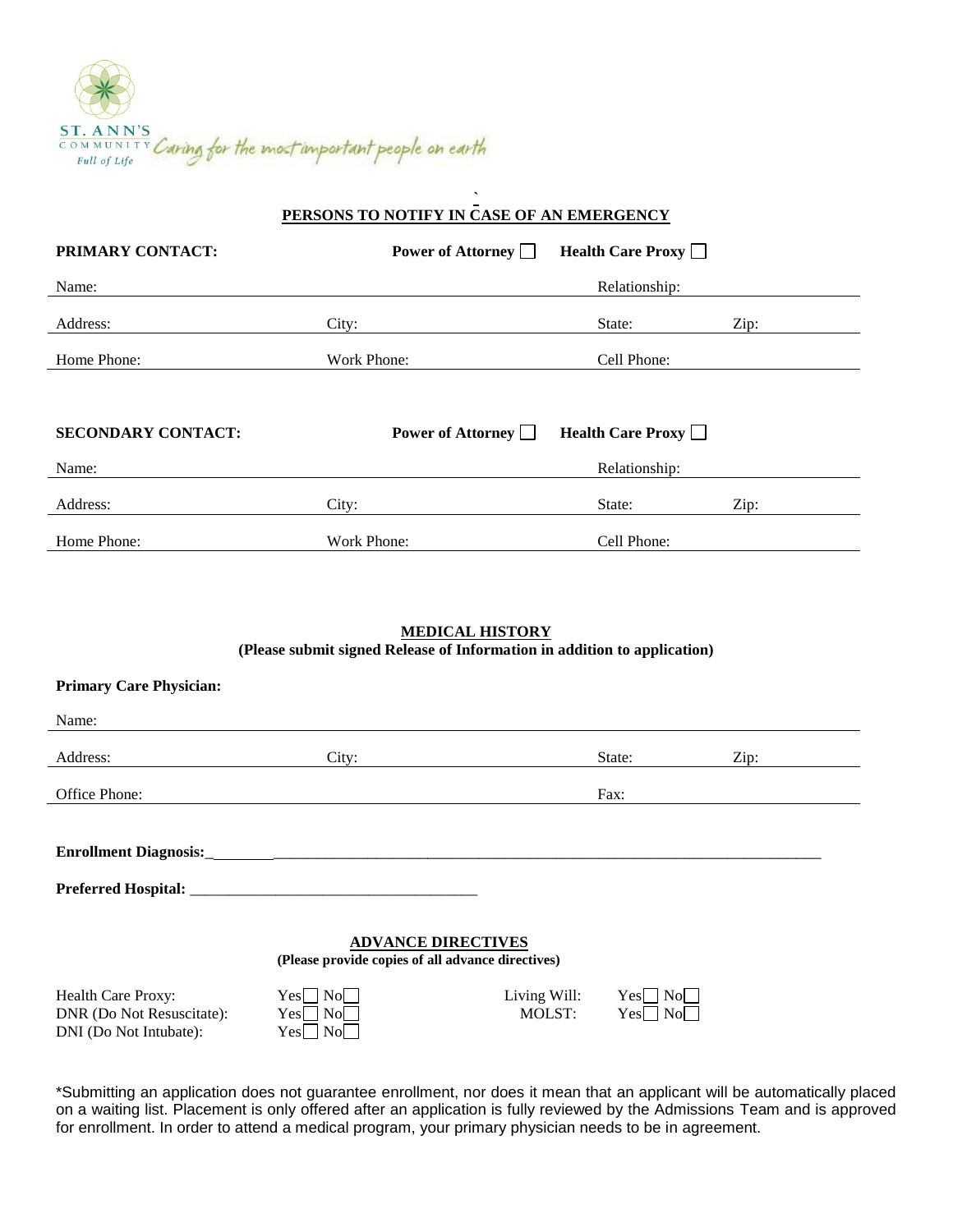

**PAYER SOURCE INFORMATION**

**(Please submit copies of all insurance cards with application)**

| Medicare                                     | #                                                                                                                         | Part A $\Box$ Part B $\Box$                                                  |  |  |  |  |
|----------------------------------------------|---------------------------------------------------------------------------------------------------------------------------|------------------------------------------------------------------------------|--|--|--|--|
| Medicaid                                     | #<br><u> 1989 - Johann Barn, amerikansk politiker (* 1908)</u>                                                            |                                                                              |  |  |  |  |
| <b>LTHHC</b>                                 | $\#$                                                                                                                      |                                                                              |  |  |  |  |
| VA                                           | #                                                                                                                         |                                                                              |  |  |  |  |
| <b>MLTC Plan</b>                             | #<br><u> 1980 - Johann Barn, mars eta bainar eta bainar eta baina eta baina eta baina eta baina eta baina eta baina e</u> |                                                                              |  |  |  |  |
| Monroe Plan / Excellus Blue Choice<br>Option | #                                                                                                                         |                                                                              |  |  |  |  |
| MVP/Blue Choice Senior                       | #<br><u> 1989 - Johann Stoff, fransk politik (d. 1989)</u>                                                                |                                                                              |  |  |  |  |
| Other Insurance                              | #<br><b>Company:</b> Company:                                                                                             |                                                                              |  |  |  |  |
|                                              | <b>FINANCIAL REPRESENTATIVE</b><br>(Please provide copies of Power of Attorney Forms)                                     |                                                                              |  |  |  |  |
|                                              |                                                                                                                           |                                                                              |  |  |  |  |
|                                              | Phone Number:                                                                                                             |                                                                              |  |  |  |  |
| LIVING SITUATION PRIOR TO APPLICATION        |                                                                                                                           |                                                                              |  |  |  |  |
| Lives Alone?                                 | $Yes \Box No \Box$                                                                                                        | Lives with Others?: Spouse $\Box$ Child $\Box$                               |  |  |  |  |
| Type of Dwelling:                            | Home□ Apartment□ One Story □ Two Story □                                                                                  | Stairs $\Box$ If yes, how many? $\_\_\_\_\_\_\_\_\_\_\_\_\_\_\_\_\_\_\_\_\_$ |  |  |  |  |
| Frequent Falls?                              | $Yes \Box No \Box Date of last fall?$                                                                                     | Number of falls in last 3 months? ______                                     |  |  |  |  |
| <b>Assistance Required?</b>                  | Housekeeping Meal Preparation Laundry                                                                                     | Transportation <u>D</u>                                                      |  |  |  |  |
| Medical Equipment:                           | Walker<br>Wheelchair $\Box$<br>Cane                                                                                       | $Oxygen$ Other                                                               |  |  |  |  |
| Community Agency Care?                       | No<br>Yes<br>If Yes, name of agency:                                                                                      |                                                                              |  |  |  |  |